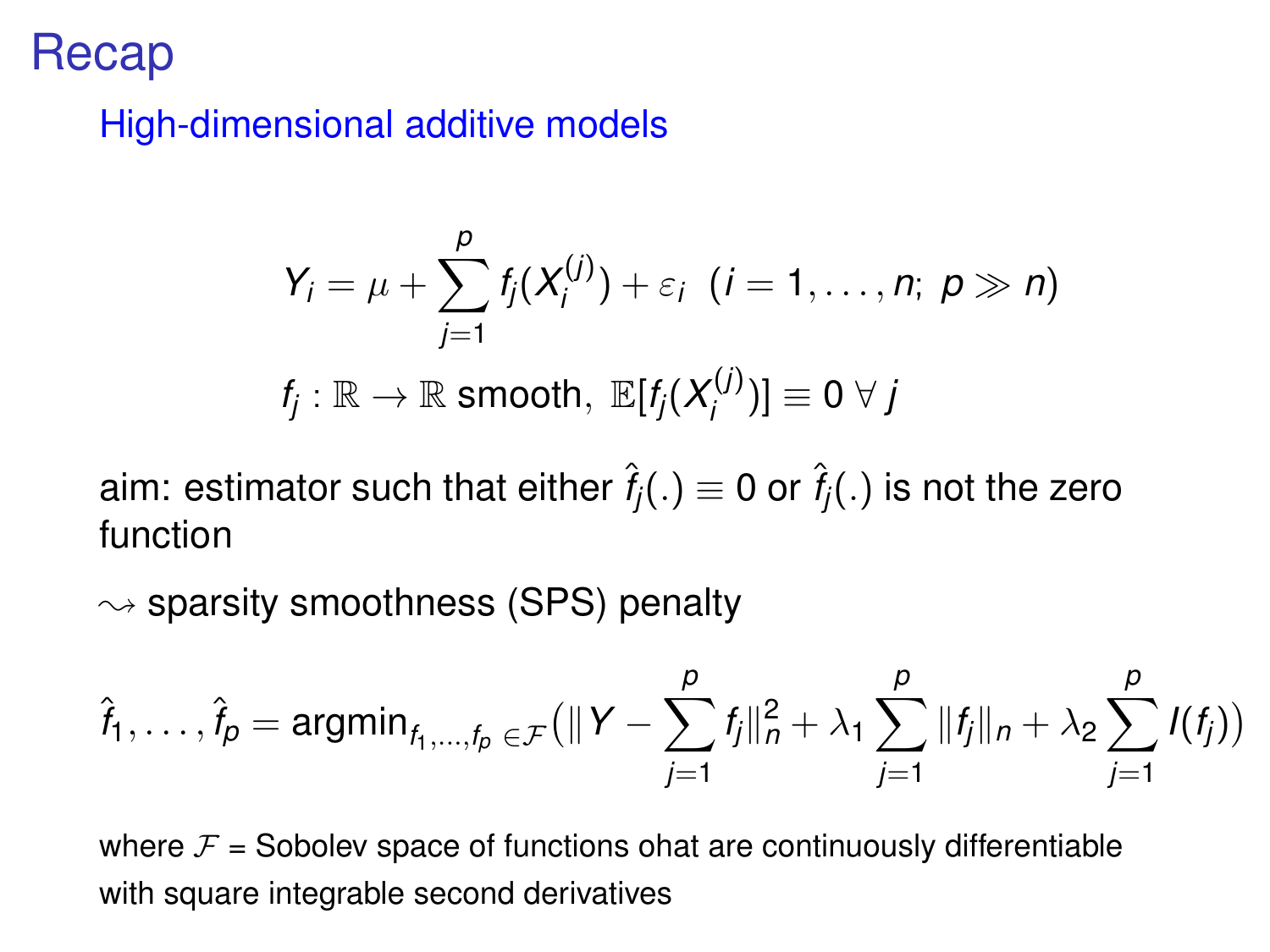$$
\hat{f}_1, \ldots, \hat{f}_p = \mathrm{argmin}_{f_1, \ldots, f_p} \exp\left( ||Y - \sum_{j=1}^p f_j||_n^2 + \lambda_1 \sum_{j=1}^p ||f_j||_n + \lambda_2 \sum_{j=1}^p I(f_j)\right)
$$

is a parametric problem of dimension  $d \approx 3$ *pn*, parametrized by natural cubic splines with basis functions encoded in a matrix

$$
H_{n \times d} = (H_1, \ldots, H_p)^T
$$

and integrated squared second derivatives encoded in a matrix

$$
(W_j)_{k,\ell} = \int h_{j,k}^{''}(x)h_{j,\ell}^{''}(x)dx
$$

 $\rightsquigarrow$ 

$$
\hat{\beta} = \operatorname{argmin}_{\beta} \left( \|Y - H\beta\|_2^2 / n + \lambda_1 \sum_{j=1}^p \sqrt{\beta_j^T H_j^T H_j \beta_j / n} + \lambda_2 \sum_{j=1}^p \sqrt{\beta_j^T W_j \beta_j} \right)
$$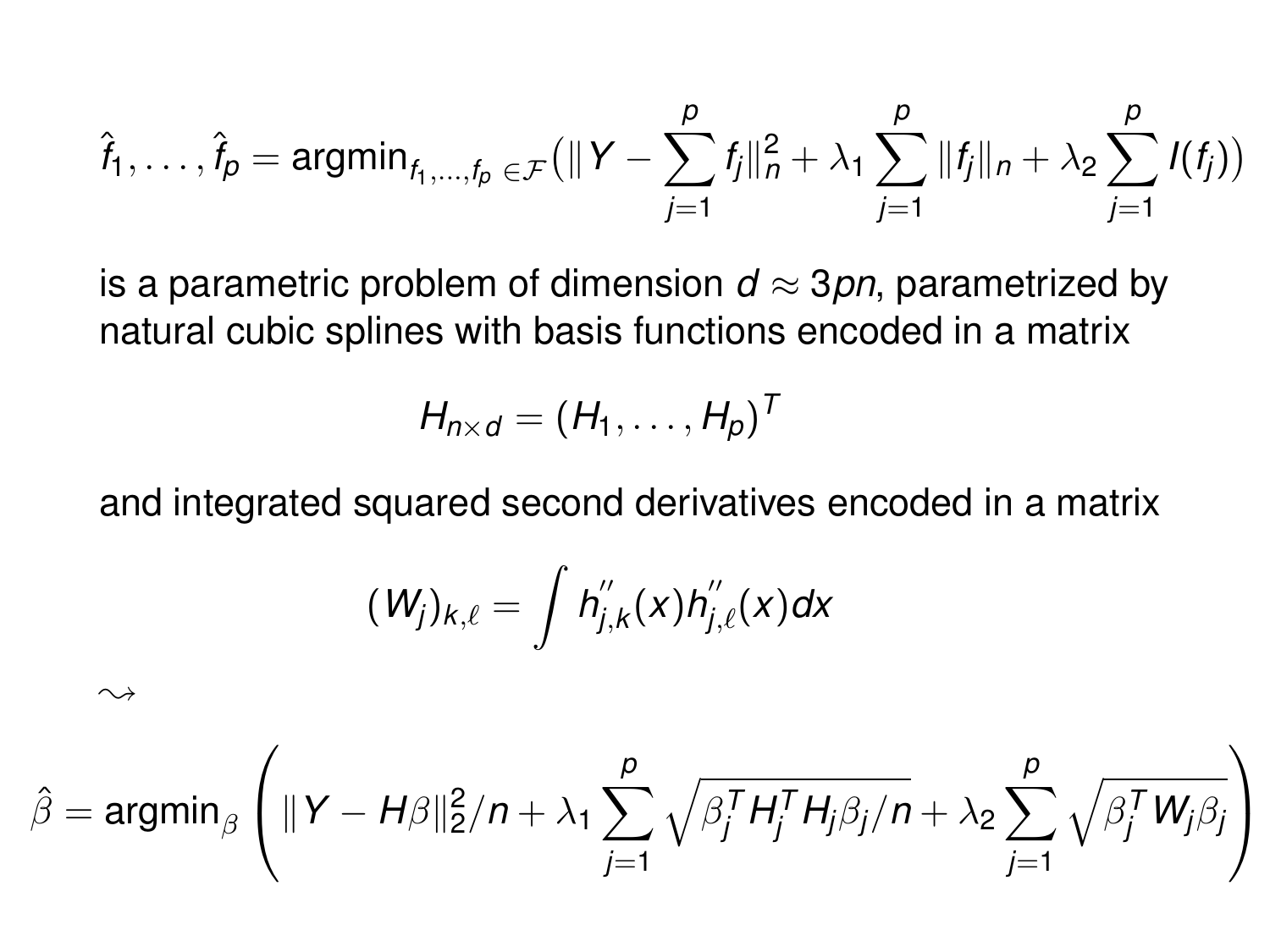## SPS penalty of group Lasso type

instead of

pen(
$$
\beta
$$
) =  $\lambda_1 \sum_{j=1}^p \sqrt{\beta_j^T H_j^T H_j \beta_j / n} + \lambda_2 \sum_{j=1}^p \sqrt{\beta_j^T W_j \beta_j}$ 

use

pen(
$$
\beta
$$
) =  $\lambda_1 \sum_{j=1}^{p} \sqrt{\beta_j^T (H_j^T H_j / n + \lambda_2^2 W_j) \beta_j}$ 

 $\rightsquigarrow$  for every  $\lambda_2$ : a generalized Group Lasso penalty can simply use standard Group Lasso software!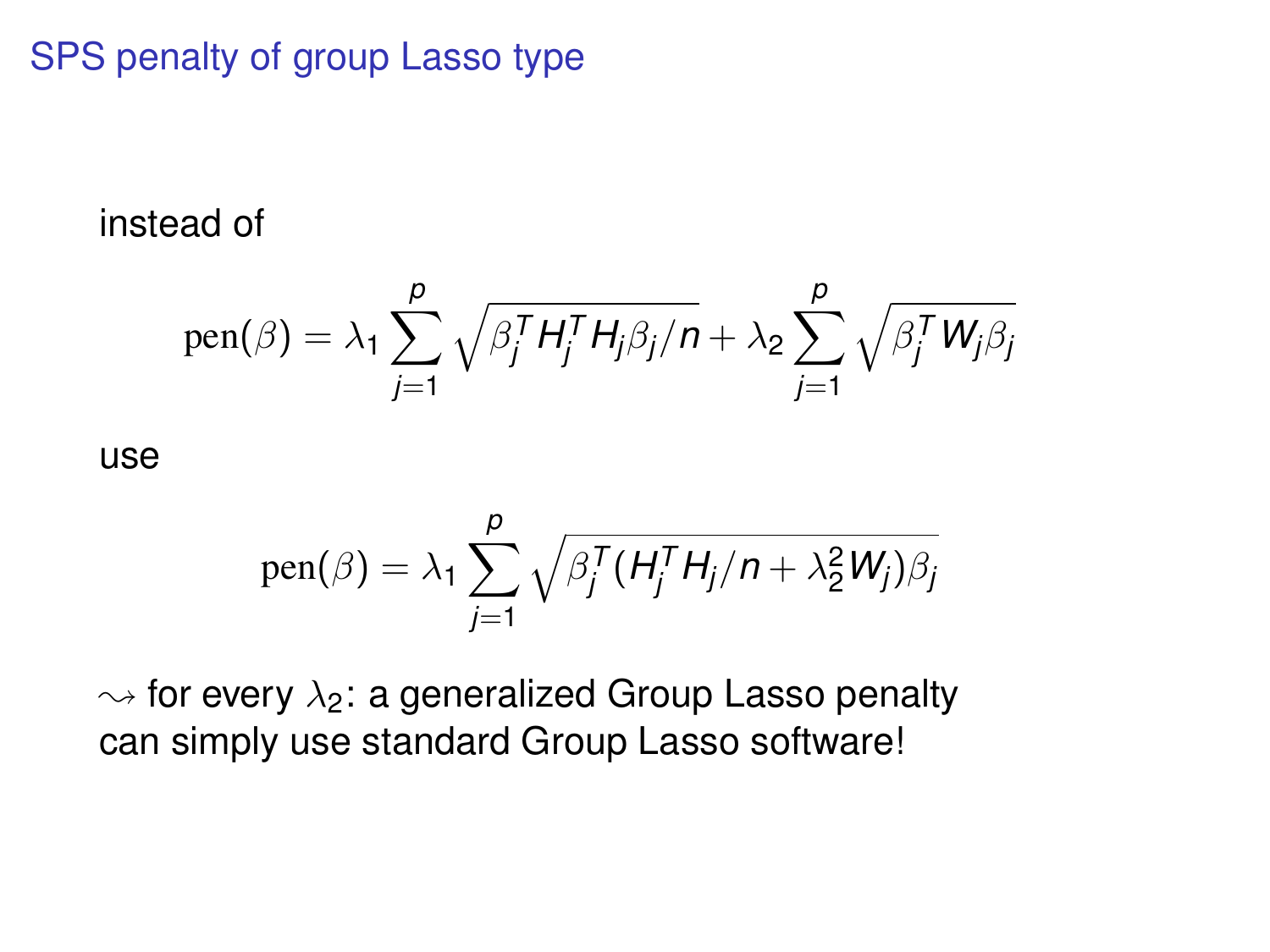high-dimensional additive modeling "works" because with e.g. smoothing splines, the dimension is

$$
d \approx 3pn, \quad \log(d)/n \asymp \log(p)/n \ (p \gg n)
$$

and assuming spasrity and smoothness

can extend to interaction modeling of first order with functions

$$
\sum_{j=1}^p f_j(x_j) + \sum_{j\neq r=1}^p f_{j.r}(x_j,x_r)
$$

 $\rightsquigarrow$  dimension

$$
d = O(p^2 n^2), \quad \log(d)/n \asymp \log(p)/n \ (p \gg n)
$$

but the computation becomes cumbersome!